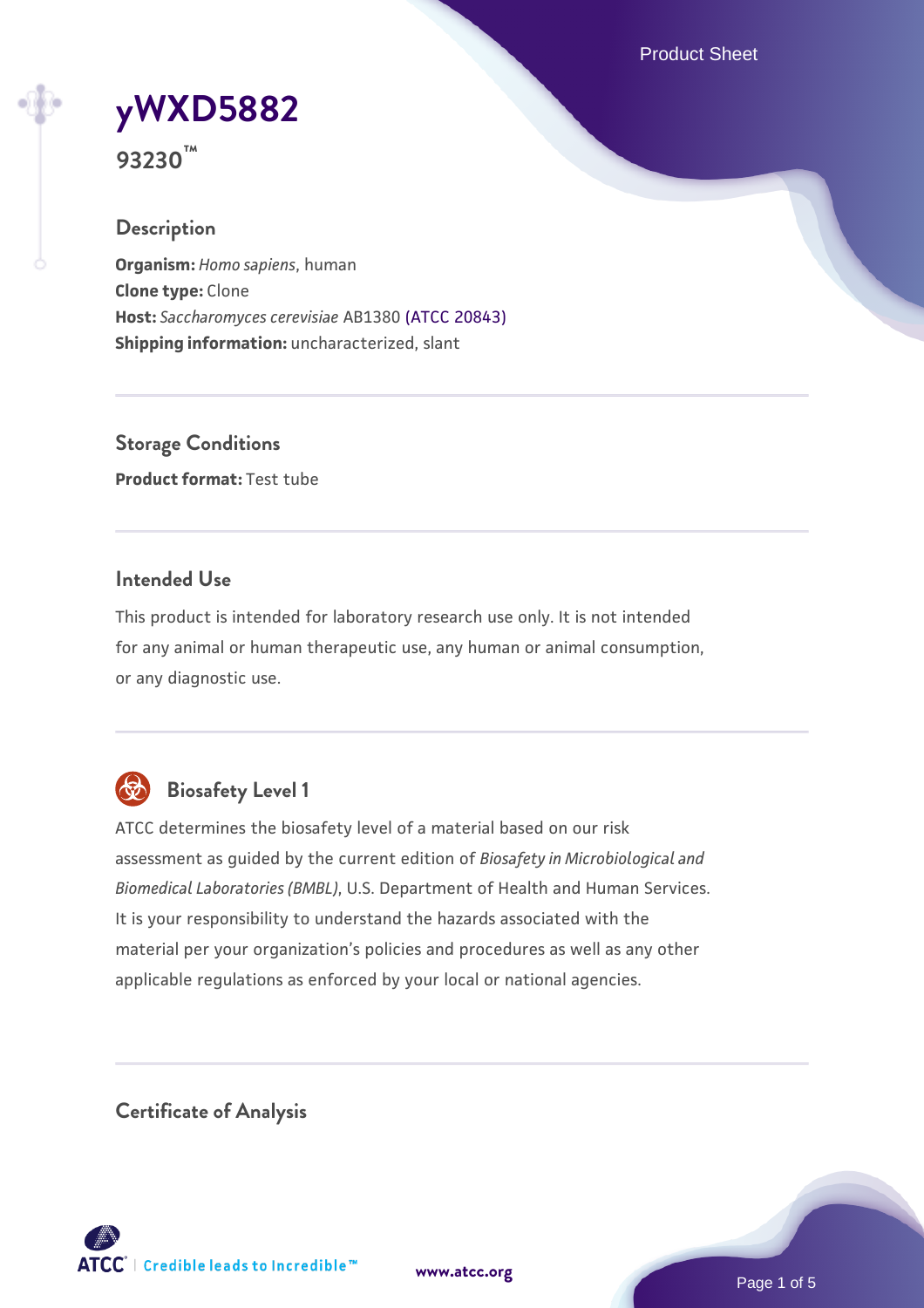#### **[yWXD5882](https://www.atcc.org/products/93230)** Product Sheet **93230**

For batch-specific test results, refer to the applicable certificate of analysis that can be found at www.atcc.org.

# **Insert Information**

**Type of DNA:** genomic **Genome:** Homo sapiens **Chromosome:** X X pter-q27.3 **Gene name:** DNA Segment, single copy **Gene product:** DNA Segment, single copy [DXS4824] **Gene symbol:** DXS4824 **Contains complete coding sequence:** Unknown **Insert end:** EcoRI

# **Vector Information**

**Construct size (kb):** 150.0 **Intact vector size:** 11.454 **Vector name:** pYAC4 **Type of vector:** YAC **Host range:** *Saccharomyces cerevisiae*; *Escherichia coli* **Vector information:** other: telomere, 3548-4235 other: telomere, 6012-6699 Cross references: DNA Seq. Acc.: U01086 **Cloning sites:** EcoRI **Markers:** SUP4; HIS3; ampR; URA3; TRP1 **Replicon:** pMB1, 7186-7186; ARS1, 9632-10376

# **Growth Conditions**

**Medium:** 



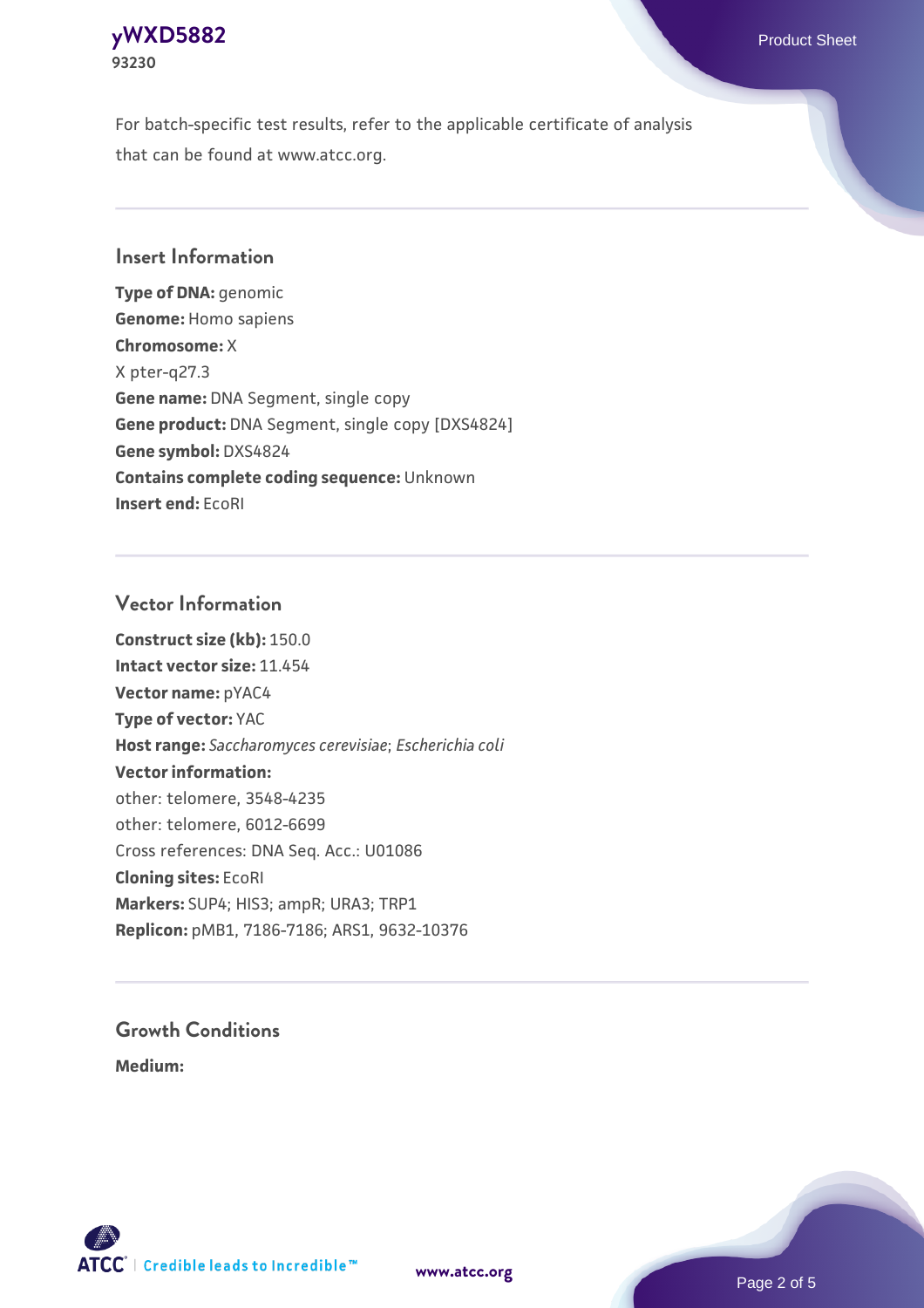#### **[yWXD5882](https://www.atcc.org/products/93230)** Product Sheet **93230**

[ATCC Medium 1245: YEPD](https://www.atcc.org/-/media/product-assets/documents/microbial-media-formulations/1/2/4/5/atcc-medium-1245.pdf?rev=705ca55d1b6f490a808a965d5c072196) **Temperature:** 30°C

#### **Notes**

More information may be available from ATCC (http://www.atcc.org or 703- 365-2620).

# **Material Citation**

If use of this material results in a scientific publication, please cite the material in the following manner: yWXD5882 (ATCC 93230)

# **References**

References and other information relating to this material are available at www.atcc.org.

# **Warranty**

The product is provided 'AS IS' and the viability of ATCC® products is warranted for 30 days from the date of shipment, provided that the customer has stored and handled the product according to the information included on the product information sheet, website, and Certificate of Analysis. For living cultures, ATCC lists the media formulation and reagents that have been found to be effective for the product. While other unspecified media and reagents may also produce satisfactory results, a change in the ATCC and/or depositor-recommended protocols may affect the recovery, growth, and/or function of the product. If an alternative medium formulation or reagent is used, the ATCC warranty for viability is no longer



**[www.atcc.org](http://www.atcc.org)**

Page 3 of 5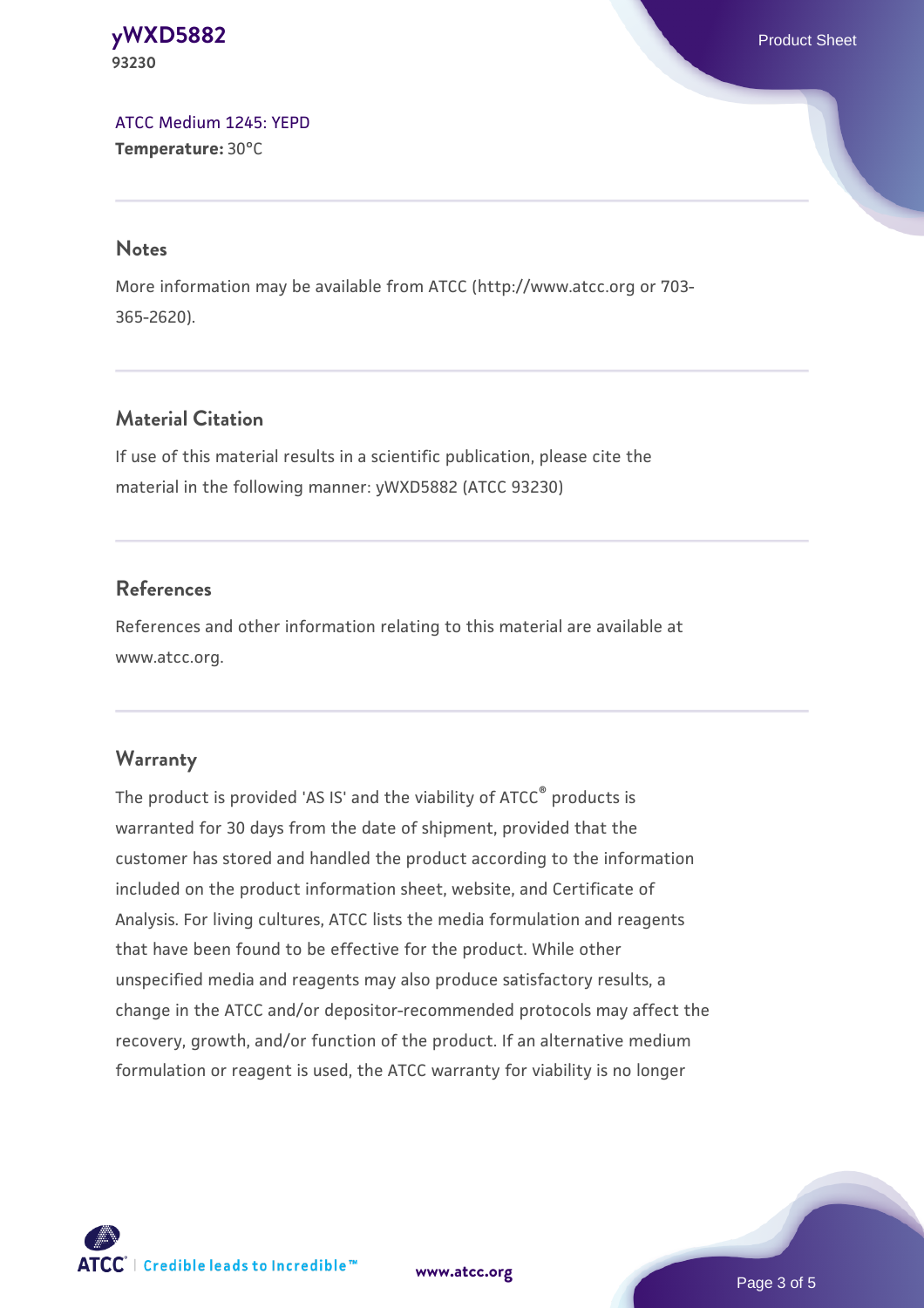**[yWXD5882](https://www.atcc.org/products/93230)** Product Sheet **93230**

valid. Except as expressly set forth herein, no other warranties of any kind are provided, express or implied, including, but not limited to, any implied warranties of merchantability, fitness for a particular purpose, manufacture according to cGMP standards, typicality, safety, accuracy, and/or noninfringement.

#### **Disclaimers**

This product is intended for laboratory research use only. It is not intended for any animal or human therapeutic use, any human or animal consumption, or any diagnostic use. Any proposed commercial use is prohibited without a license from ATCC.

While ATCC uses reasonable efforts to include accurate and up-to-date information on this product sheet, ATCC makes no warranties or representations as to its accuracy. Citations from scientific literature and patents are provided for informational purposes only. ATCC does not warrant that such information has been confirmed to be accurate or complete and the customer bears the sole responsibility of confirming the accuracy and completeness of any such information.

This product is sent on the condition that the customer is responsible for and assumes all risk and responsibility in connection with the receipt, handling, storage, disposal, and use of the ATCC product including without limitation taking all appropriate safety and handling precautions to minimize health or environmental risk. As a condition of receiving the material, the customer agrees that any activity undertaken with the ATCC product and any progeny or modifications will be conducted in compliance with all applicable laws, regulations, and guidelines. This product is provided 'AS IS' with no representations or warranties whatsoever except as expressly set forth herein and in no event shall ATCC, its parents, subsidiaries, directors, officers, agents, employees, assigns, successors, and affiliates be liable for indirect, special, incidental, or consequential damages of any kind in connection with or arising out of the customer's use of the product. While reasonable effort is made to ensure authenticity and reliability of materials on deposit, ATCC is not liable for damages arising from the misidentification or



**[www.atcc.org](http://www.atcc.org)**

Page 4 of 5